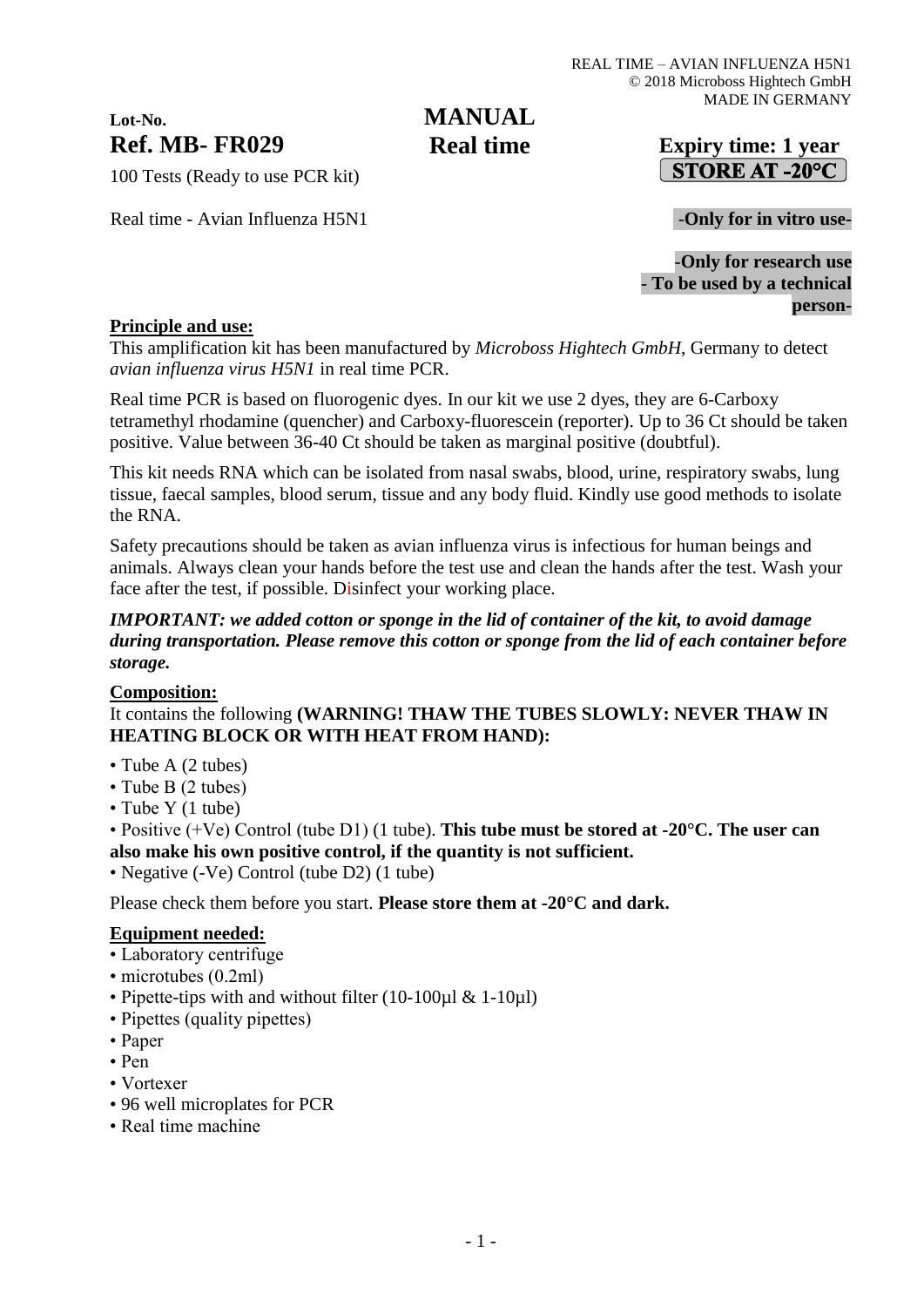## **Procedure:**

#### **STEP A**

1. Kindly thaw **one tube** each: A, B, Y, D1 and D2. After thaw, kindly put the tubes at 4°C (as it is better). If the kit is not in use, store them at -20  $\degree$  C.

2. Mark your microtubes with a sample number, +ve Control and –ve Control. You can use 96 well microplate instead of tubes.



**TIP:** Add  $7\mu$ IA +  $10\mu$ I B +  $1\mu$ I Y =  $18\mu$ I per reaction. In case you want to run 10 reactions i.e. **you need total 180µl, therefore you should mix 70µl of**  $A + 100\mu$ **l of**  $B + 10\mu$ **l of**  $Y = 180\mu$ **l from which you can take 18µl and add to each tube. This way you save time and hardware.**

6. Add 2µl of your RNA with sterile pipette-tip with filter to each micro tube according to your label except +Ve and -Ve (Avoid touching the wall). **Use every time a new pipette tip** (for each sample) ! Mix it.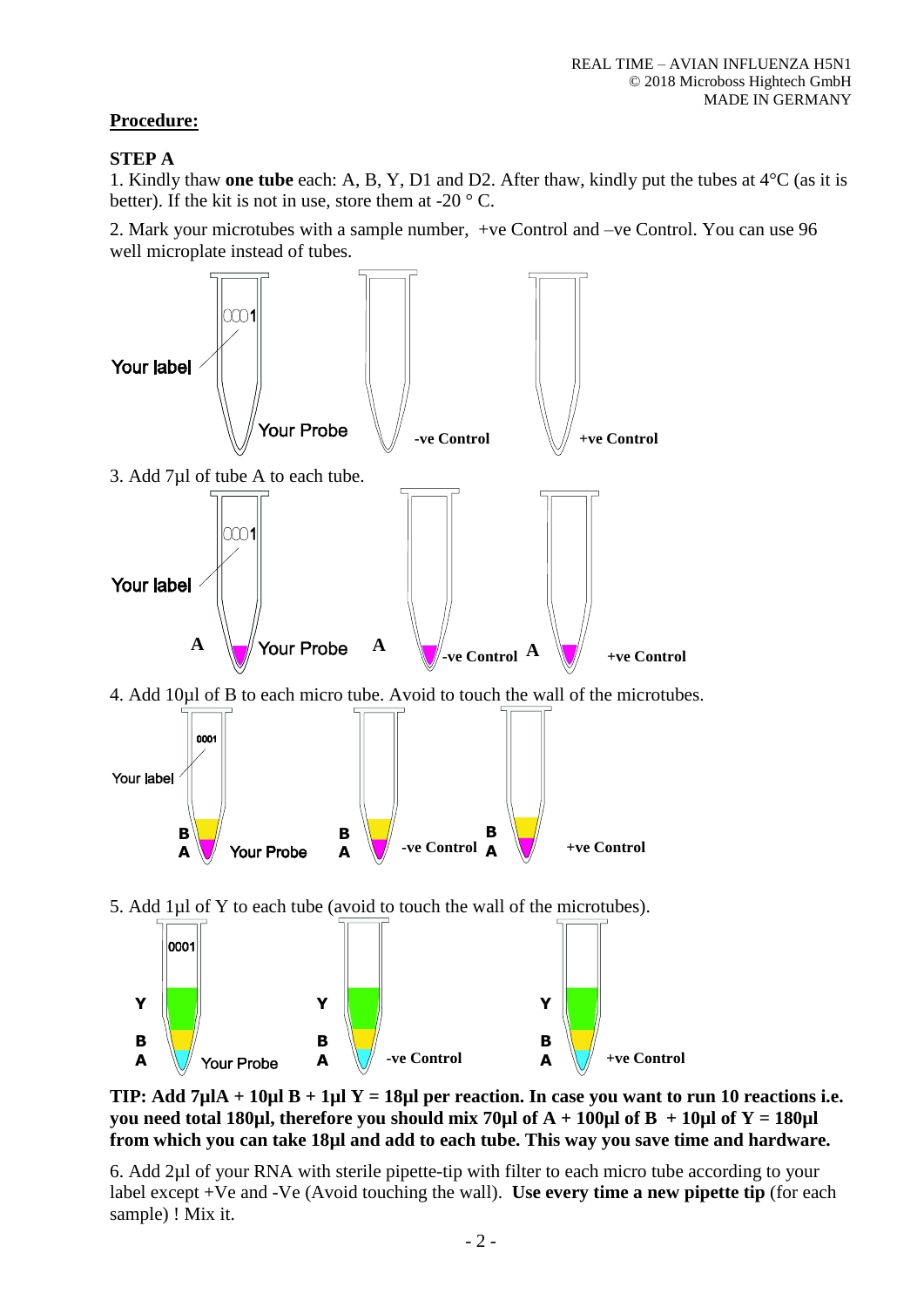

7. Use new pipette tip with filter. Add 2µl of tube D1. This is the positive control supplied with our kit. Mix it.



8. Use a new pipette tip. Add 2µl of –Ve (tube D2) to –Ve Control (don't touch the wall).Mix it.



9. Centrifuge all tubes for 20 sec. for 8000 rpm (this is not necessary but it is better).

10. Run the program of your thermocycler as followings: Kindly check whether you have added everything correctly as the level of the volume of each micro tube must be almost the same.



**You must use quencher and reporter dye to setup your software (see FAQ) and run the following program:**

- 1. 60 minutes at 42°C 10 minutes at 70°C
- 2. 15 seconds at  $95^{\circ}$ C  $\qquad \qquad$  x 40 cycles 60 seconds at 57°C

Before you start the PCR program, kindly check whether tubes are closed properly. **Microtubes must be in contact with metal block** (important!). There should be no air or lose contact with metal block of thermocycler.

11. After step 10 is finished take out the microtubes.